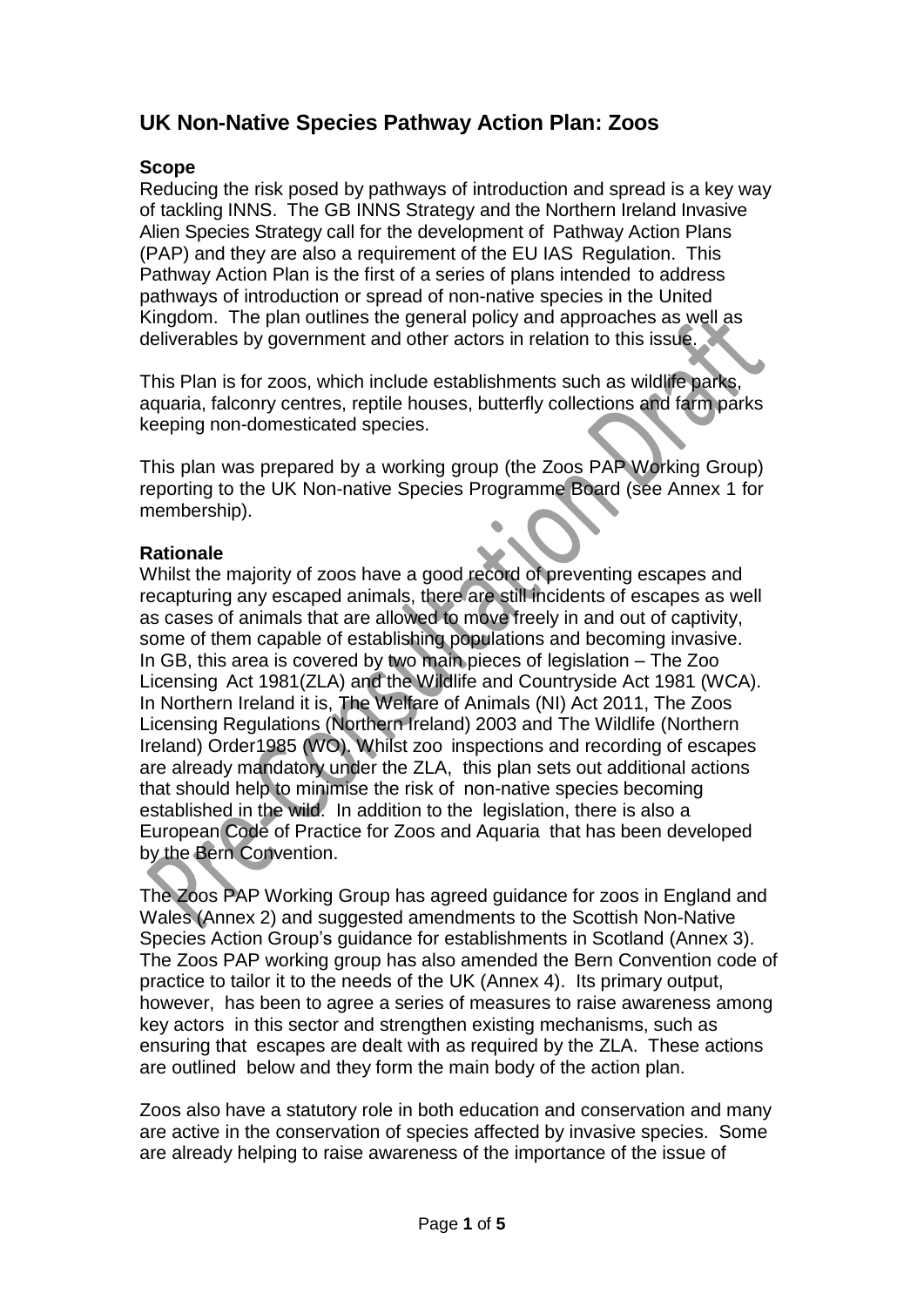invasive species amongst their visitors. Our aim is that this role will grow.

# **Aims and objectives**

The overall aim of the PAP is to reduce the risk of the establishment of potentially invasive non-native species posed by escapes from zoos.

Specific objectives are to:

- raise awareness of the issue amongst zoos;
- ensure that zoo animals which have access outside the zoo are not allowed to remain outwith the zoo habitually;
- ensure plans are in place in all facilities to recover all escapes not just those that pose a danger to the public;
- improve UK-wide capacity for responding to the initial stages of establishment from escapes from animal collections in conjunction with the rapid response working group;
- ensure effective mechanisms are in place to report promptly any escapes of species that could establish in the wild to Government;
- raise awareness of the importance of the issue of escapes amongst zoo inspectors, local authorities, Animal and Plant Health Agency (APHA) and the Police to ensure this issue is addressed robustly;
- review the recording of information on escapes by zoos and investigate possible ways to collate this information centrally;
- make greater use of zoos to help raise public awareness of the invasive species issue amongst their visitors.

# **Actions**

#### *Action 1*

The four governments and their agencies will ensure that the agreed guidance plus the UK Code of Practice is circulated to all zoos:

In Scotland – NatureScot (in conjunction with the Royal Zoological Society of Scotland) will write to or visit zoos to explain the context and implications of the guidance.

In England and Wales – the guidance will be sent to all zoos by APHA. In Northern Ireland the guidance will be sent to zoos by DAERA wildlife and veterinary units.

# *Action 2*

The agreed guidance and a covering letter will be sent to all Local Authorities. In Scotland – NatureScot will circulate this to Local Authority contacts including the network of Scottish Environmental Health Officers. In England and Wales – APHA will circulate to Local Authority contacts.

#### *Action 3*

Defra will send the guidance plus the UK Code of Practice to the British Association of Leisure Parks, Piers and Attractions Limited (BALPPA) and the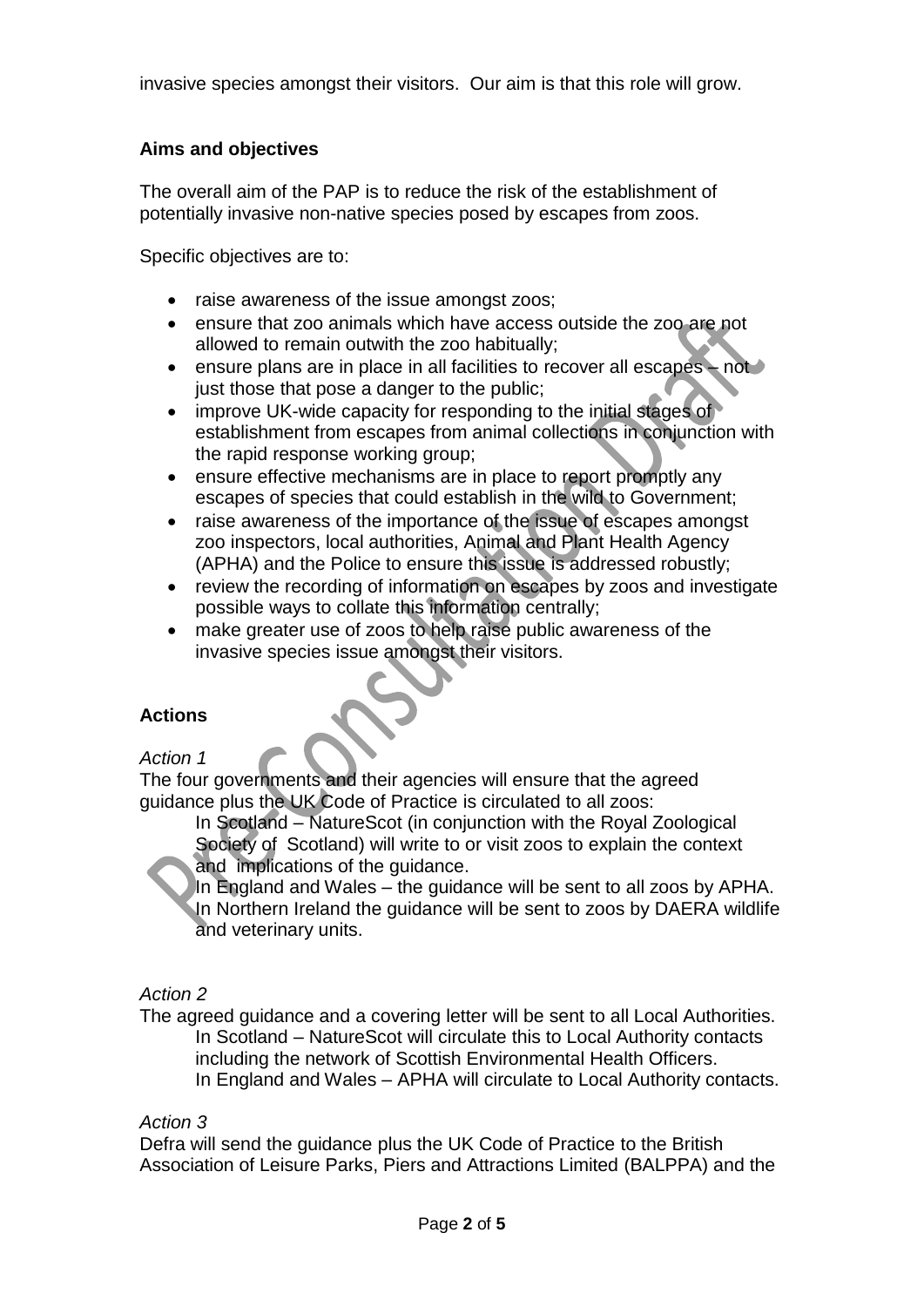National Farm Attractions Network (NFAN).

## *Action 4*

Biaza will help raise the level of awareness by inviting talks at its AGM and Regional meetings and publicising the guidance and UK Code of Practice online and in their magazine as appropriate.

#### *Action 5*

In GB APHA will circulate the agreed guidance to all zoo inspectors with the commissioning letter prior to every visit.

In Northern Ireland DAERA/NIEA will circulate the agreed guidance to all zoo inspectors with the commissioning letter prior to every visit.

#### *Action 6*

NNSS will set up a task and finish group to review the recording of escapes by zoos and make recommendations on ways in which this information might be reported and collated centrally.

#### *Action 7*

The Zoos Expert Committee will redraft the Guidance for secretary of stateappointed zoo inspectors to:

- More explicitly address the issue of the types of exhibits which may contravene WCA, where animals have uncontrolled access outside the zoo, (e.g. free-flying birds, prairie dogs etc.).
- Ensure that it is explicit that the requirements relating to escapes in paragraphs 8.29 – 8.40 of the Secretary of State's Standards of Modern Zoo Practice apply to non-native animals as well as those that pose a risk to public safety.

#### *Action 8*

In GB Defra/NNSS will liaise with the National Wildlife Crime Unit to agree on how best to provide advice to zoo inspectors, zoo licensing authorities, NRW, SNH, NE and Wildlife Crime Liaison Officers on gathering and sharing intelligence on contraventions of the WCA and the range of options for dealing with these.

In Northern Ireland DAERA will liaise with the PSNI, PAW & the National Wildlife Crime Unit to agree on how best to provide advice to zoo inspectors, on gathering and sharing intelligence on contraventions of the WO and the range of options for dealing with these.

#### *Action 9*

In GB APHA will request zoo inspectors to report all incidences (back to them) of exhibits with animals that have uncontrolled access outside the zoo.

#### *Action 10*

Natural England, NatureScot, DAERA and Natural Resources Wales will maintain a reporting line for escapes for species capable of becoming established.

#### *Action 11*

NNSS will work with BIAZA and non-BIAZA zoos to raise awareness of the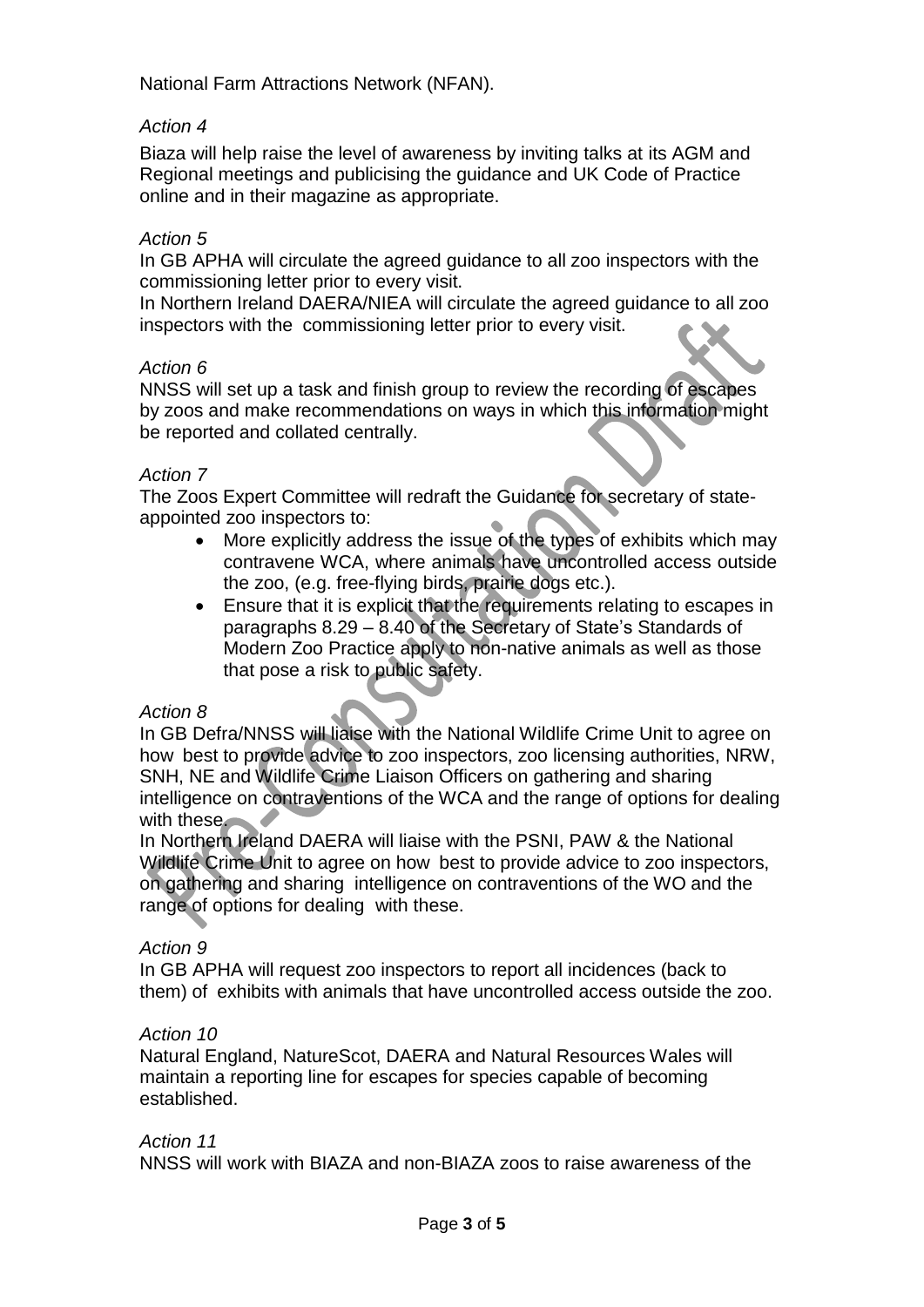issue of invasive species among their visitors.

## *Action 12*

NNSS will ensure that the rapid response working group includes the aims of this PAP within its remit including by assessing what knowledge, expertise and resources exist to deal with establishing populations of escaped zoo animals.

## **Monitoring and updating**

The working group will be re-convened annually to assess progress with achieving the actions. The group will consider all relevant information including the following:

- Number of reported escapes (to the reporting lines).
- Feedback from zoo inspections.
- Feedback from individual zoos and via BIAZ/